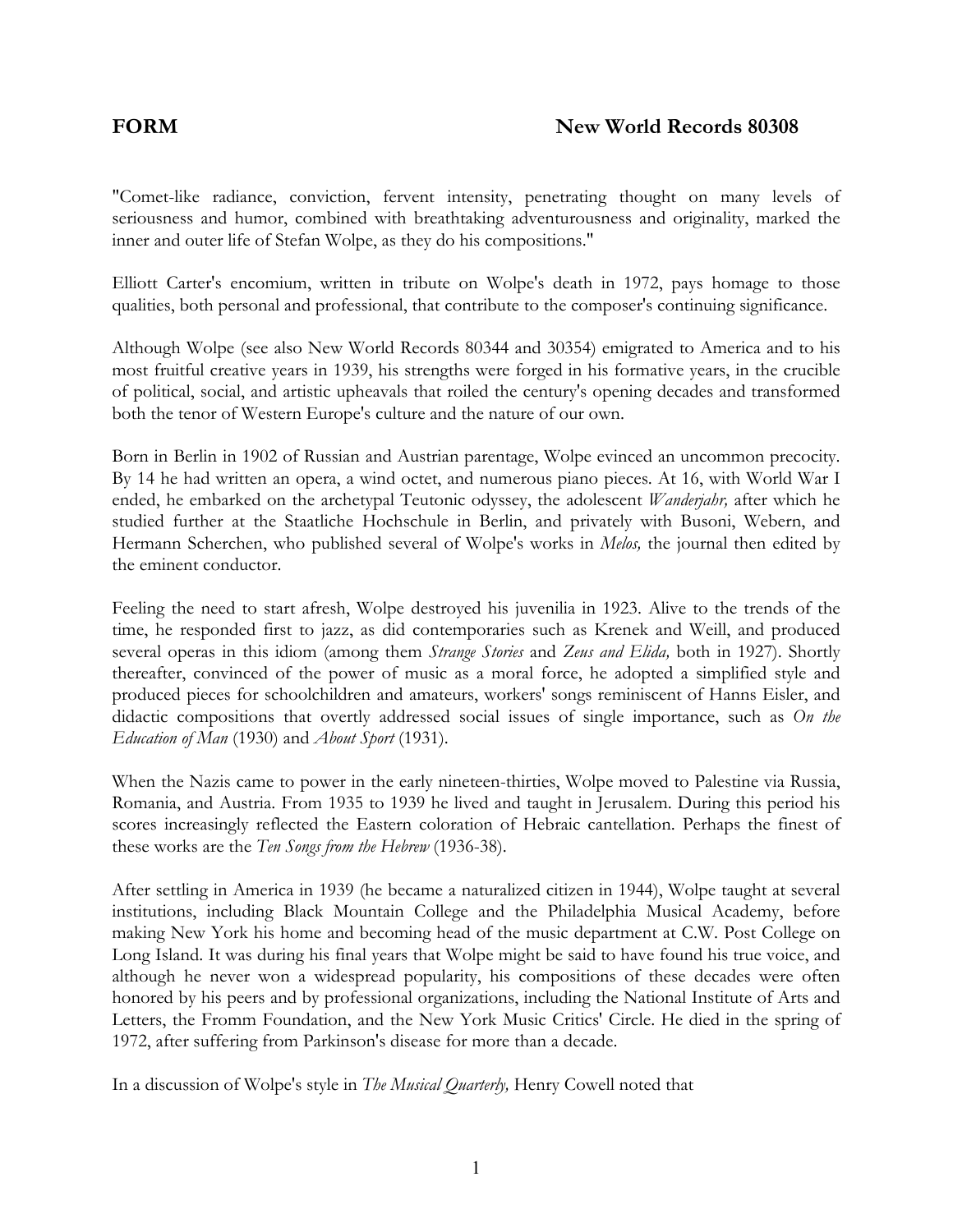The hard core of bitter and unmitigated dissonance is by no one better organized to bring out its special qualities . . . His music belongs to the school of atonal counterpoint, but instead of the aimlessness and lack of direction often found even in skilled twelve-tone writing, he manages to give furious drive and energy to his efforts.

One might add that this atonal counterpoint arose from Wolpe's belief that "chromaticism imposes no sense of restriction within itself . . . The more endless the combinations of tone, the more necessary it is to invent or develop a system to evaluate sounds in order to give them sense." (See "A Colophon for Stefan Wolpe," by Larry Stempel, in *Perspectives of New Music,* xi, 1 [fall-winter 1972], p. 8.) To create this sense, Wolpe sought to free chromaticism from its limited definition in relation to the diatonic system and also to free it from the more rigorous models of twelve-tone practice devised and developed by Schoenberg and his school. To this end, Wolpe structured the harmonic world of this later music around constellations, clusters of pitches defined by specific intervals that in themselves form a harmonic unit.

*Form for Piano* (1959) echoes some of the assertions of Cowell's commentary cited above (written two years earlier). Its rhythmic nature takes on a complexity that characterizes the composition as a whole--the work is rich in groupings that accelerate the surface texture, and in rhythmic displacements that skew the sense of a regular bar line.

The euphonious first measure is made up of a harmonic constellation whose six quarter-notes move with metrical regularity mostly by seconds and thirds within a restricted range; contrasting harmonic material is introduced in measure four in a hexachordal cluster. And, until the untransposed restatement of the opening motivic constellation five measures before the work's end and an eventual coda in the ultimate bar, the piece inventively explores the registral and harmonic implications of its opening measures.

The *Piece in Two Parts for Solo Violin* (1964) is a less demanding work both in execution and exegesis. Its melodic material unfolds in a symmetrical theme that might have been marked *gracioso.* The first part examines, embellishes, and enhances this theme in a manner that is quasi-improvisatory, while the second part presents the material within a less fanciful, more regular rhythmic framework.

Although akin to Stefan Wolpe in his seriousness of purpose and his absolute musical probity, Arthur Berger is reflective of a different segment of the stylistic spectrum. Though Berger was nourished by his times and its techniques, he was less susceptible to trends than was Wolpe in this early years. Throughout his distinguished career, Berger has kept a critical distance from the immediate past, appropriating as his own certain aspects of its style and its spirit only after a conscious and selective process of examination. As a result of this self-imposed dispassion, and because of characteristics of musical surface and structure, Berger has been described as a New Mannerist, analogous in aesthetic to the school of painters, sculptors, and architects who were active in the cinquecento.

Berger himself invoked a precedent drawn from the visual arts in describing his *Five Pieces for Piano* (1969). In a letter to Robert Miller, who gave the work its first performance and who was subsequently named its dedicatee, Berger acknowledged the technical demands made by the work, and then went on to note that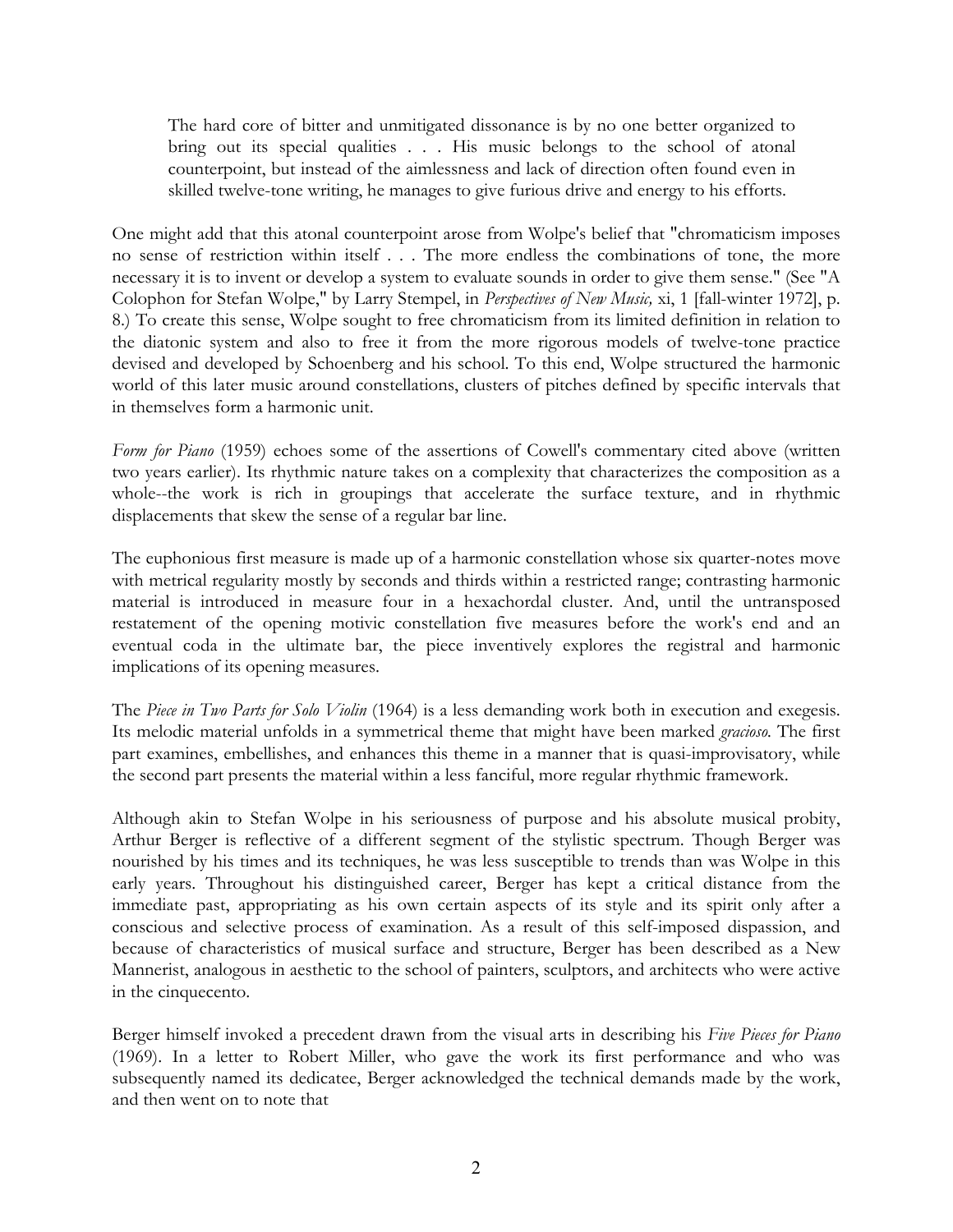I like to think that the real difficulty is intellectual & conceptual--phrasing, attack, color, touch, balance of sonority, etc., especially atmosphere. (Yes--they're almost Impressionistic in this respect.)

At the time of this correspondence, early in 1968, *Five Pieces* was actually only four pieces. Miller explains:

The piece composed as number 1 became number 2, and 2 became 1; then 3 became 4, and 4 became 3. Five was added almost as an afterthought; it was like an inspiration; it ends up being the most beautiful.

Miller says he conceives the work as an arch. In a set of program notes he describes *Five Pieces*

as one large movement in the following form: Introduction, Scherzo, Climax (third piece), which is sustained dynamically in the fourth piece, Postlude. The economic use of two prepared notes in the first two pieces and of muted strings is a fine and all too rare instance of how such techniques can fit within the framework of a whole composition without being gimmicky or mere nonfunctional ornamentation.

Miller's explanation continues:

A problem in performance, of course, is that the fourth piece ends *largo,* so the question is how to make sure that the fifth piece isn't redundant. The only thing you can do is to have the kind of touch that keeps attention fixed on a very soft level, on the filigree winding around that sort of hypnotizes an audience.

Despite his precise notation, Arthur is most concerned with a spirited performance. That's number one. And that means pacing and quality of sound, a beautiful sound. Most important is the right ambiance.

The *Five Pieces* are characterized by an acerbic vocabulary that is rich in dissonance, with seconds, sevenths, and ninths playing prominent roles both harmonically and melodically. Registral polarities and rhythmic complexities are the norm within phrases, yet the feeling throughout the piece is almost one of expressive improvisation. The piece is conceived in terms of melody, and despite its disjunctive surface, the long line emerges as paramount in Berger's thinking.

While harmonically related to the *Five Pieces,* Berger's *Septet* (1965-66) is more immediately accessible. Its instrumental texture is deftly drawn: chords are spaced and orchestrated with special care, and the colloquy among the winds (flute, clarinet, bassoon), strings (violin, viola, cello), and piano is crafted with a consummate lightness. Compared with the *Five Pieces,* phraseology and rhythm are more regular, enabling the argument of the work to more readily emerge.

Both these pieces reflect the "keen and sophisticated musical intellect" that George Perle saluted in a discussion of one of Berger's earlier works; it is through these earlier works that we can trace the path of the composer's concerns. Born in 1912 in New York City, by his early twenties he was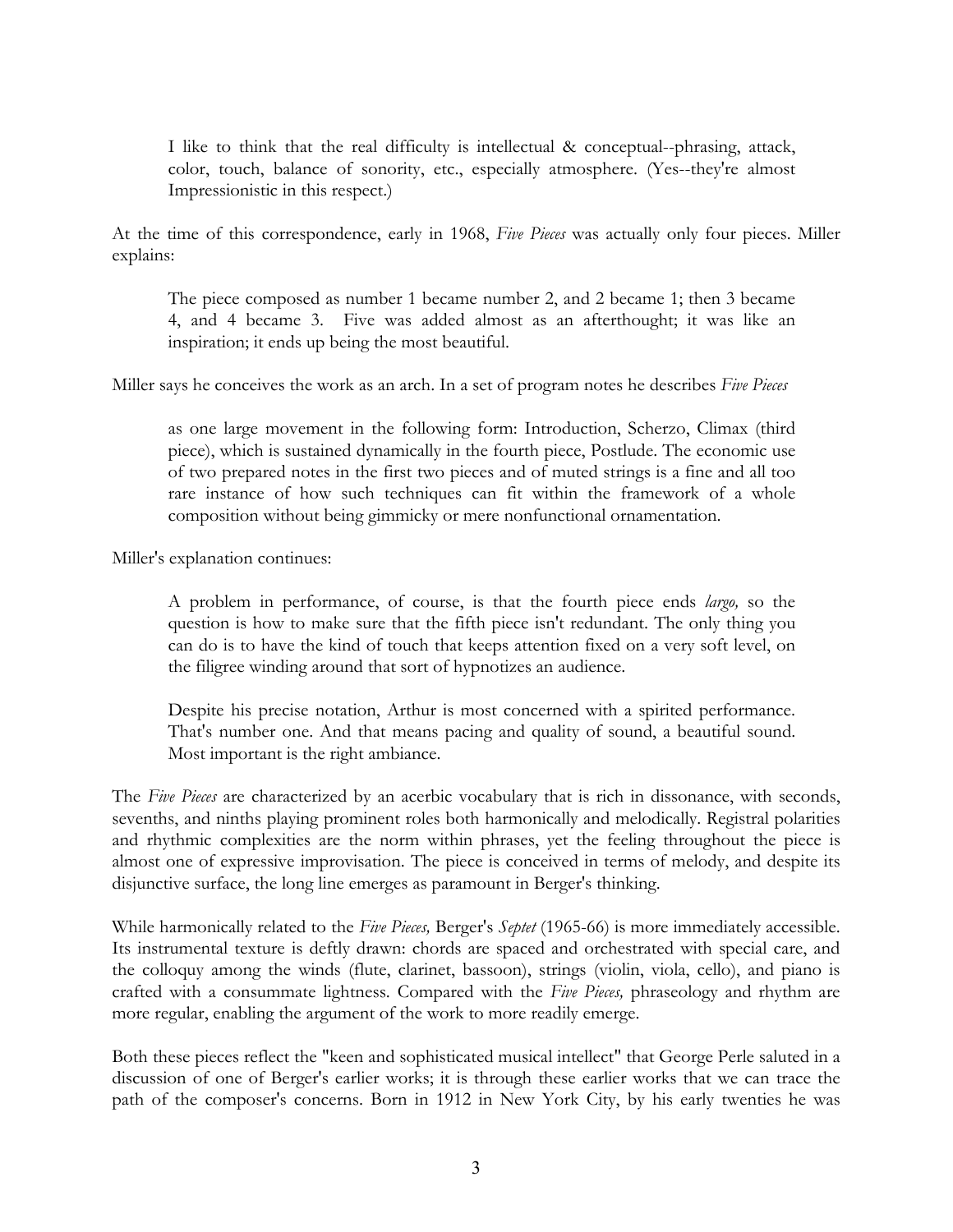already part of the New York contemporary music scene as a member of the Young Composers Group that revolved around Aaron Copland and included Bernard Herrmann and Paul Bowles. At the time, he was an undergraduate at New York University. As a graduate he continued his studies at Harvard which awarded him the Paine Fellowship for study in Paris with Nadia Boulanger and at the Sorbonne.

Among his major works are *Ideas of Order,* commissioned by Dimitri Mitroupoulos for the New York Philharmonic--greeted at its premiere by a full page in *Time*--and *Polyphony,* commissioned by the Louisville Orchestra. But most of his works have been for chamber combinations. Notable among them is a *Quartet for Winds* (commissioned by Pierre Monteux and hailed by Virgil Thomson as "one of the most satisfactory pieces for winds in the whole modern repertory"), a String Quartet (cited by the New York Music Critics Circle in 1962), and the *Septet* on this CD (commissioned by the Koussevitsky Foundation).

When Berger returned from Paris in 1939 he taught briefly at Mills College in California and then at Brooklyn College, before joining the music staff of the *New York Sun.* This was also a brief tenure. But when Virgil Thomson invited him to join the *New York Herald Tribune* he found it congenial to stay put for a while, until 1953 when he decided to return to academe and accepted an appointment at Brandeis University, where he is now Irving Fine Professor Emeritus, continuing since his retirement to do limited teaching at the New England Conservatory.

Along with his teaching and newspaper work, Berger has written numerous articles and edited a number of music journals, notably *Perspectives of New Music,* which he founded in 1982. His seminal study, "Problems of Pitch Organization in Stravinsky," explored the structure of the 8-note scale that has since become conventionally known by the term "octatonic" that he coined for it. He was one of the first to recognize and write about Charles Ives, and the first to write a book on Aaron Copland (reprinted by Da Capo Press in 1990).

Berger has received numerous honors and is a fellow of the American Academy of Arts and Letters as well as of the American Academy of Arts and Sciences.

Though Berger is no follower of trends, certain phases can be discerned in his output. His works from the nineteen-forties for instance, were inspired in part by the neoclassical Stravinsky (works such as his 1944 *Serenade Concertante* and the *Three Pieces for Strings* from 1945), while in the nineteenfifties there was a gradual embracing of twelve-tone techniques. Even when this system was fully accepted, however, Berger refused to write pieces according to the standard procedures, instead fashioning for himself, as in the String Quartet (1958), a heterodox, more personal methodology.

Referring to the Quartet as "an original approach to the most perplexing problem of twelve-tone composition" and praising "his serial music [for being] as far removed from current fashionable trends as his diatonic music was a few years ago," George Perle also noted that

in the quartet, as in Berger's earlier works, and in most of the great music of our Western heritage, timbre, texture, dynamics, rhythm, and form are elements of a musical language whose syntax and grammar are essentially derived from pitch relations. If these elements never seem specious and arbitrary, as they do with so many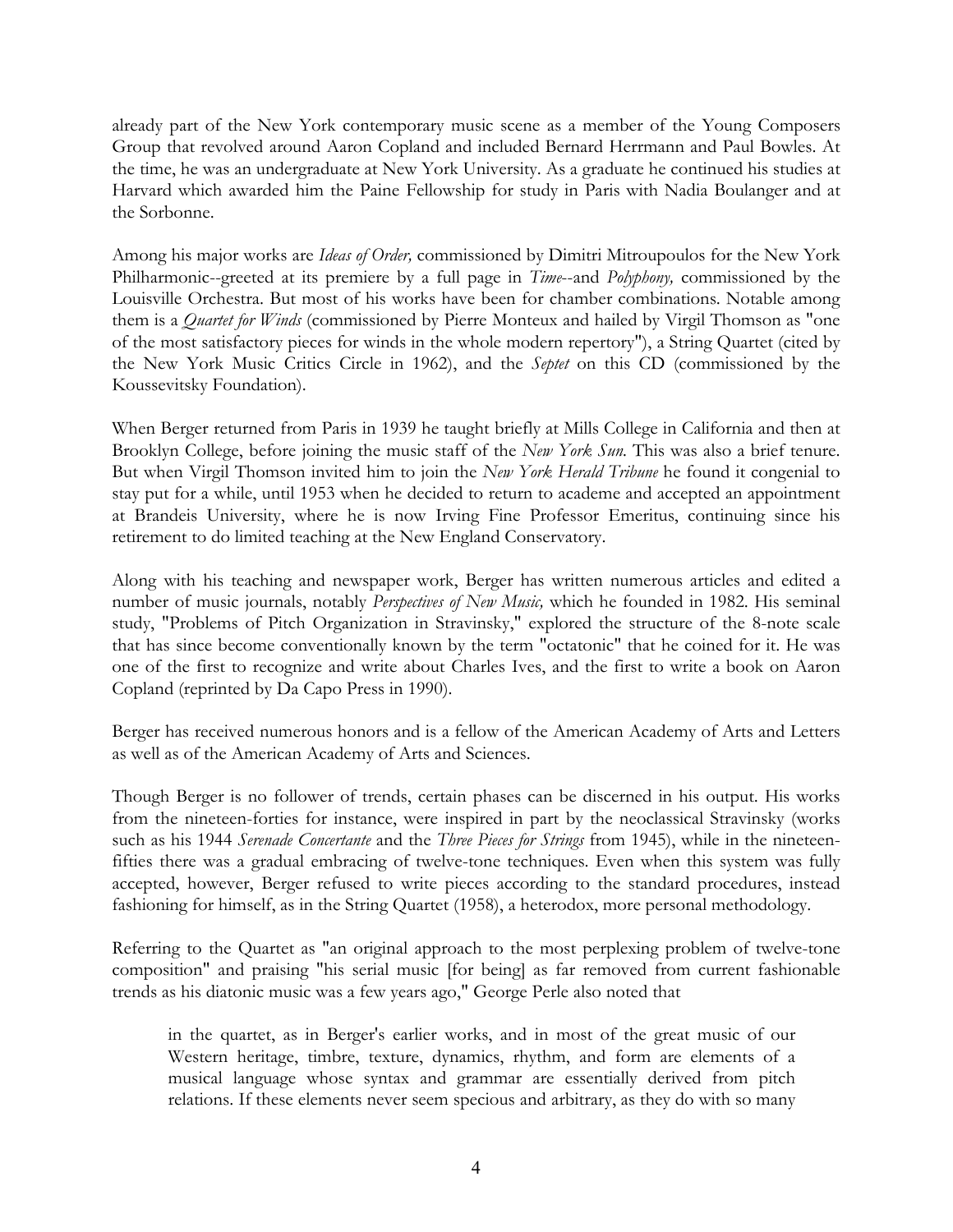of the dodecaphonic productions that deluge us today from both the left and the right, it is precisely because of the authenticity and integrity of his musical thinking at this basic level.

These, indeed, are the qualities of Berger's mind and music that continue today to win our respect and hold our attention.

—George Gelles

## **SELECTED BIBLIOGRAPHY**

### **Arthur Berger:**

- Barkin, E. "Arthur Berger's Trio for Violin, Guitar and Piano." in *Breaking the Sound Barrier,* G. Battcock, ed. New York: E. P. Dutton, 1981.
- Driver, P. "Arthur Berger and His Unmistakable Music." *The Boston Globe* (Dec. 28, 1983).
- Lister, Rodney, "Arthur Berger: The Progress of a Method." *American Music,* 13, no. 1 (Spring 1995), pp. 56-95.

Northcott, B. "Arthur Berger--an Introduction at 70." *Musical Times,* cxxiii (1982), p. 323.

Pollack, Howard. "New Forms, New Meanings: The Music of Arthur Berger" in *Harvard Composers,* Metuchen N.J.: The Scarecrow Press, 1992, pp. 78-193.

#### **Stefan Wolpe:**

- Brody, M. "Sensibility Defined: Set Projection in Stefan Wolpe's Form for Piano." *Perspectives of New Music,* xv/22 (1977), p. 3.
- Clarkson, A. "Stefan Wolpe: A Brief Catalogue of Published Works." (Islington, Ont. 1981).

------. "The Works of Stefan Wolpe: A Brief Catalogue." *Notes,* xli (1984-5), p. 667.

- Hastry, C. "A Theory of Segmentation Developed From Late Works of Stefan Wolpe." (diss., Yale U., 1978).
- Helin, J. "The Ever-Restored and Ever-Advancing Moment: Stefan Wolpe's Compositional Philosophy and Aesthetic as Seen in Form for Piano." (thesis, U. of Texas, 1982).
- Levy, E. "Stefan Wolpe for His 60th Birthday," *Perspectives of New Music,* ii/1 (1963), p. 51.
- Peyser, J. "Wolpe, a Thoroughly Modern Maverick." *The New York Times* (Feb. 6, 1972), p. 17.

Rosenfeld, P. "Stefan Wolpe's Music." *New Republic,* civ (Jan. 6, 1941), p. 21.

- Skulsky, A. "Stefan Wolpe: Liberation from Enslavement of the Twelve-Tone System." *Musical America,* lxxi/13 (1951), p. 6.
- Sucoff, H. "Catalogue and Evaluation of the Work of Stefan Wolpe." (thesis, Queens College, CUNY, 1969).
- ------. "Stefan Wolpe: The Musical Unicorn." *Absolute Sound,* i/1 (1973), p. 28.

#### **SELECTED DISCOGRAPHY**

#### **Arthur Berger:**

Chamber Music for 13 Players. Columbia Chamber Ensemble. CRI CD 622.

Duo No. 1 for Violin and Piano. Joel Smirnoff, violin; Christopher Oldfather, piano. New World 80360-2.

Duo for Cello and Piano. Joel Krosnick, cello; Gilbert Kalish, piano. New World 80360-2.

Duo for Oboe and Clarinet. Phyllis Lanini, oboe; Don Stewart, clarinet. New World 80360-2.

Quartet for Winds. Members of the Boehm Quintette. New World 80360-2.

*Serenade Concertante.* Brandeis Festival Orchestra, I. Solomon, conductor. CRI CD622.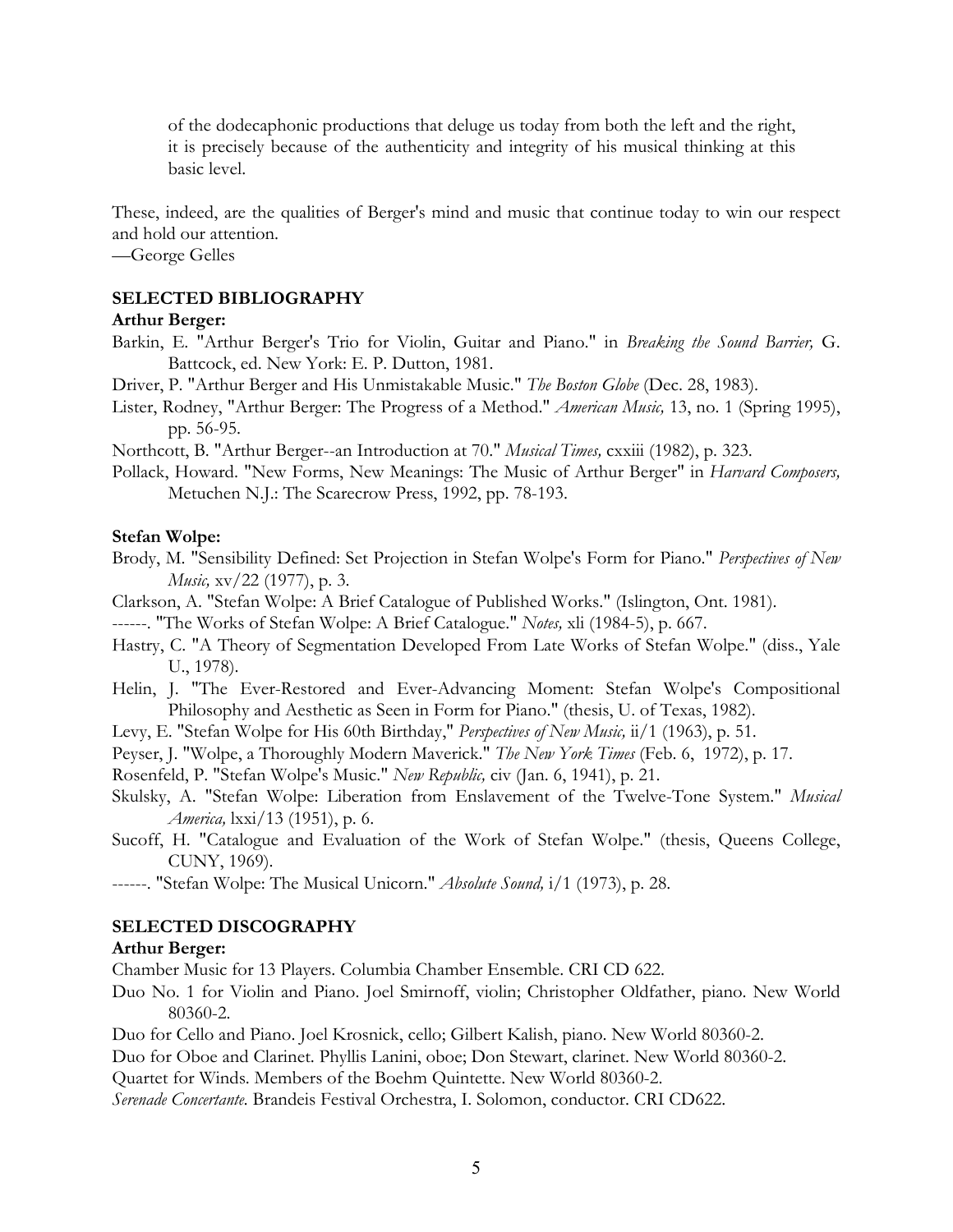String Quartet. Lenox String Quartet. CRI CD 622.

Trio For Guitar, Violin & Piano. David Starobin, guitar; Joel Smirnoff, violin; Gilbert Kalish, piano. New World 80360-2.

#### **Stefan Wolpe:**

*Battle Piece* for Piano. Marc-André Hamelin. New World 80354-2. *Form IV: Broken Sequences.* G. D. Madge, piano. CPO 999055. *Passacaglia.* G. D. Madge, piano. CPO 999055. *Pastorale.* G. D. Madge, piano. CPO 999055. Quartet for Oboe, Cello, Percussion & Piano. S. Taylor, oboe; F. Sherry, cello; D. Kennedy, percussion; A. Karis, piano. Koch KIC 7112. Quartet for Strings. Juilliard String Quartet. CRI CD 587. Quartet for Trumpet, Tenor Saxophone, Percussion & Piano. Contemporary Chamber Ensemble, Arthur Weisberg, conductor. Elektra/Nonesuch 79222-2-J. Musical supervision: Marc Aubort and Joanna Nickrenz for Elite Recordings (Berger and Wolpe); Tom Mowrey (Berger) Recorded at Rutgers Presbyterian Church, NYC

Digital mastering: Paul Zinman, SoundByte Productions, Inc., NYC

Cover art: Lesley Dill. *White Hinged Poem Dress* (1992). Mixed media, 67"x62"x44". Courtesy of Monique Knowlton Gallery, NYC

Cover design: Bob Defrin

**The original recordings were made possible with a grant from the Rockefeller Foundation. This recording was made possible with grants from The Aaron Copland Fund for Music, Inc., Arthur Berger, and public funds from the New York State Council on the Arts, a State Agency.**

## FOR NEW WORLD RECORDS:

Herman E. Krawitz, President; Paul Marotta, Managing Director; Paul M. Tai, Director of Artists and Repertory; Lisa Kahlden, Director of Information Technology; Virginia Hayward, Administrative Associate; Mojisola Oké, Bookkeeper; Ben Schmich, Production Associate.

RECORDED ANTHOLOGY OF AMERICAN MUSIC, INC., BOARD OF TRUSTEES: David Hamilton, Treasurer; Milton Babbitt; Emanuel Gerard; Adolph Green; Rita Hauser; Herman E. Krawitz; Arthur Moorhead; Elizabeth Ostrow; Don Roberts; Patrick Smith; Frank Stanton.

Francis Goelet (1926-1998), Chairman

1980 1996 Recorded Anthology of American Music, Inc. All rights reserved. Printed in USA.

## **Arthur Berger (b. 1912)**

*Five Pieces for Piano* (publ. Henmar Press Inc.)

|  | (2:19)                     |
|--|----------------------------|
|  | $  \vee$<br>$\overline{A}$ |

- 2 II (1:55) 3 III (2:37)
-